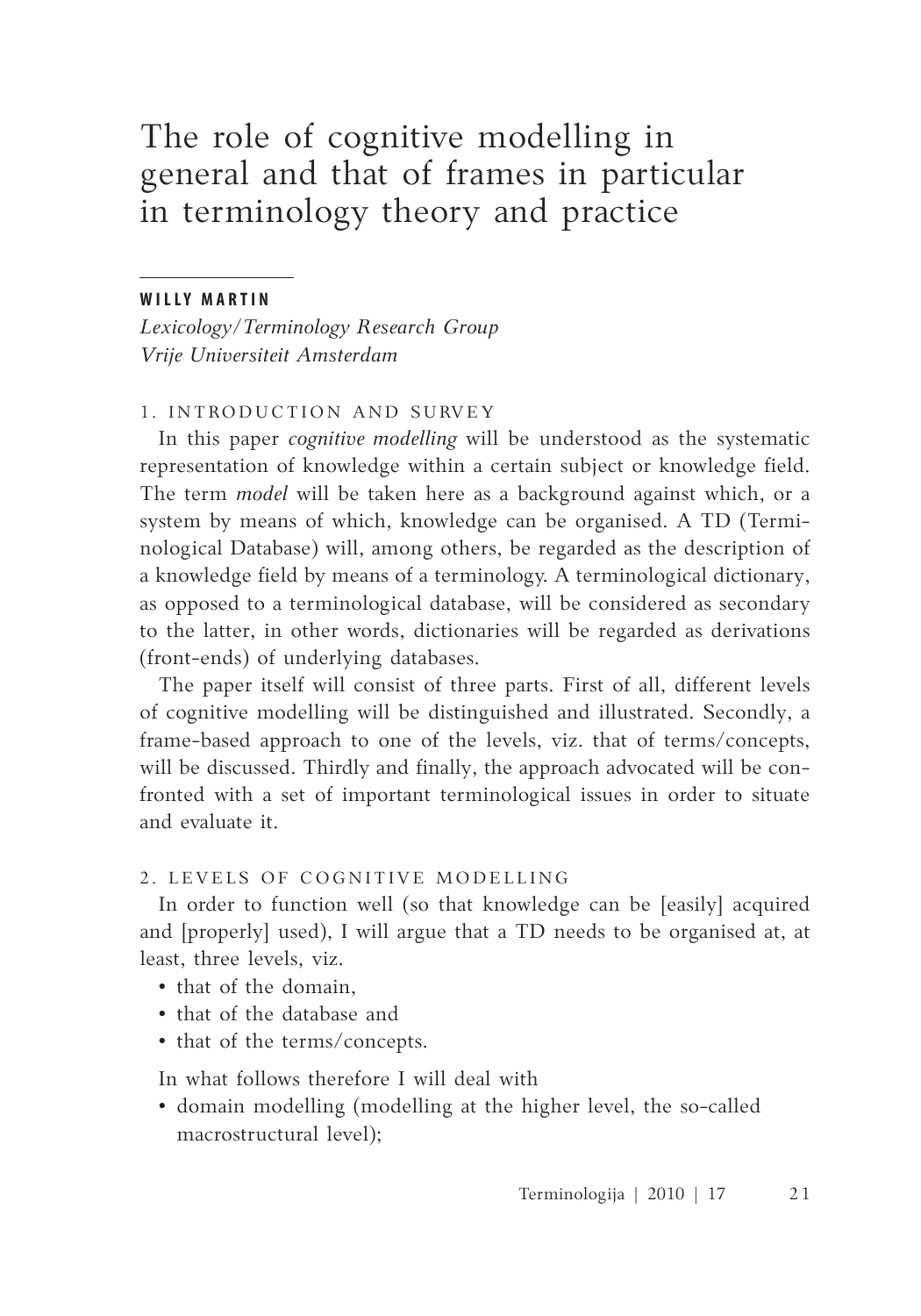- data modelling (modelling at the intermediate level, that of the entities and relations in a database, the so-called mediostructural level);
- term/concept modelling (modelling at the lowest level, that of the terms and the concepts, the so-called microstructural level).

In order to make clear what is meant I will illustrate the respective levels one by one in the next sections.

## **2.1. Domain modelling**

If a terminological database is meant to deal with knowledge and with its management, then it has to provide for a model representing the way how the '(sub-)world', the domain, is organised/structured. So, for instance, in *medicine* one basic concept, viz. that of *disease (nosology* in figure 1 below) structures the whole field. It is the central organising principle within this 'world'. If one talks about body-parts here, it is because of the fact that they are/can be affected; if one talks about organisms the same applies; therapeutic procedures only make sense when they refer to diseases and so are symptoms (findings), causes (etiology) etc. Everything in the medicinal world is linked directly or indirectly (via other concepts) to the central concept *disease.* The amount and granularity of the information given about other concepts is defined by this direct or indirect relationship. Domain modelling, therefore, is *a conditio sine qua non* without which it is impossible to construct a terminological database. In figure 1 a simplified schematic representation is given of such domain modelling for *medicine* [for more details see Martin e.a. 1991].

As one can observe, all main categories are centripetally related to disease (nosology): anatomy (MEMF) and organisms by the 'affect' relation, etiology by the 'caused by' relation, findings by the 'symptoms' relation, therapeutic procedures by the 'treat' relation etc. Typically then the medicinal domain is a domain which is well delineated and centralised: a domain with one central/core category to which all other categories are related. It goes without saying that taking the same objects and putting them into a different domain ('drugs' in *medicine* versus the same category in *pharmacy)* alters the structure of the field and the amount and character of the knowledge that should be expressed. That is, among others, one of the reasons why domain modelling is crucial when starting with the construction of a TD and dealing with knowledge representation.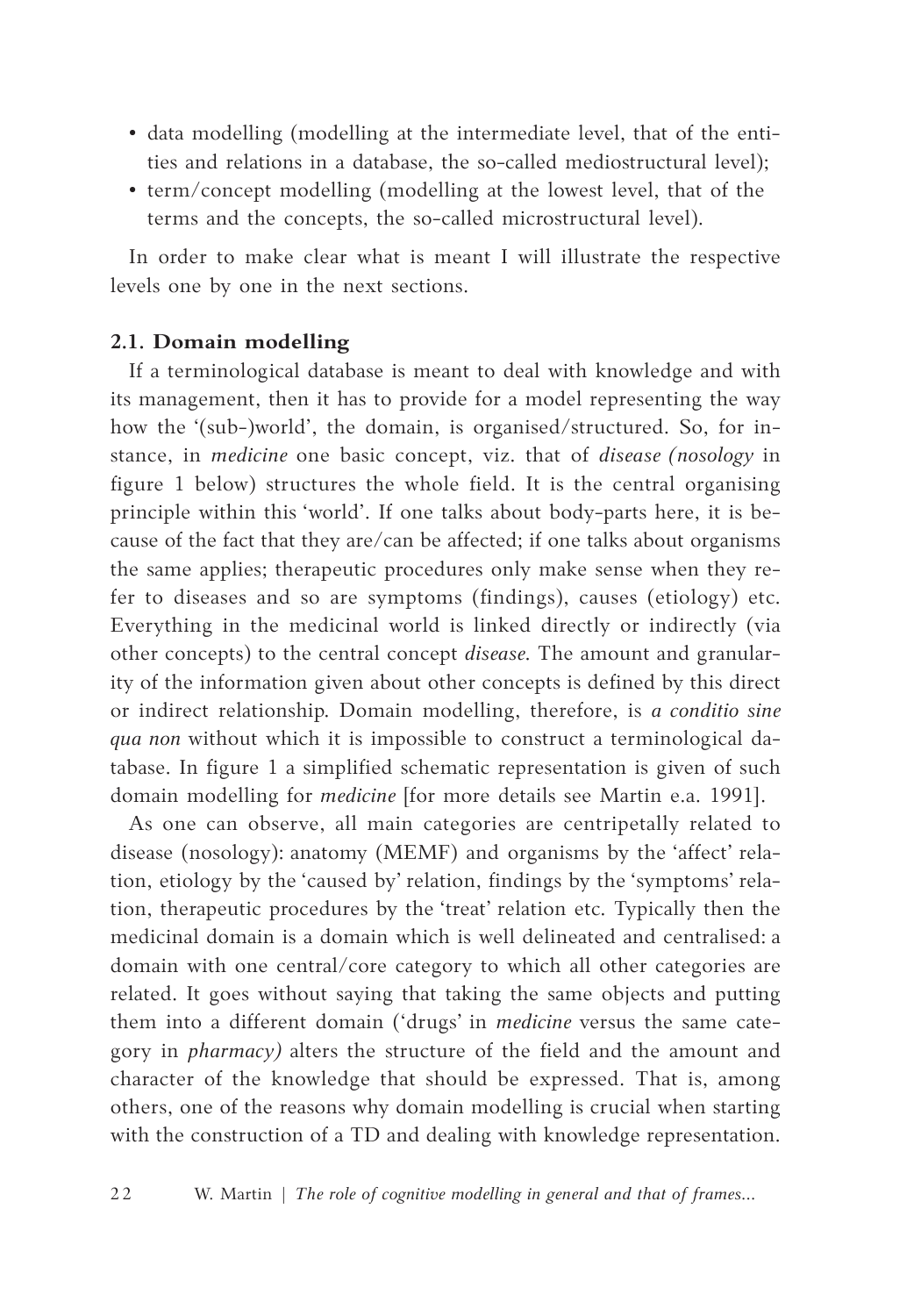**Figure 1: Example of a 'delimited' centralised domain** *(medicine)*



Not all domains show the same kind of structure though. So, for instance, in figure 2 an example is given of the domain of *educational systems,* which has an embedded or onion-like structure. There one can argue that all the tunics together form the whole (onion) and that (therefore) one simply cannot restrict oneself to, for instance, the innermost tunic, but will have to select from all tunics (circles) if one wants to come to grips with the domain of educational systems as a whole.

As the preceding examples show, subject fields/domains are not always ordered hierarchically (according to is-a or part-of relations) as one may expect at first sight, because of biological models with their strict taxonomic order. Moreover, sometimes domains are rather fuzzy. Whereas, for instance, the treated domain of *medicine* is rather well delineated, that of *business* is much less so, such as figure 3 illustrates.

Although one can observe that the domain *business* implies the interaction between a company and both its external partners and its internal parts (P = production section, F = financial section, S = selling section,  $A =$  administrative section) and although in both interactions selling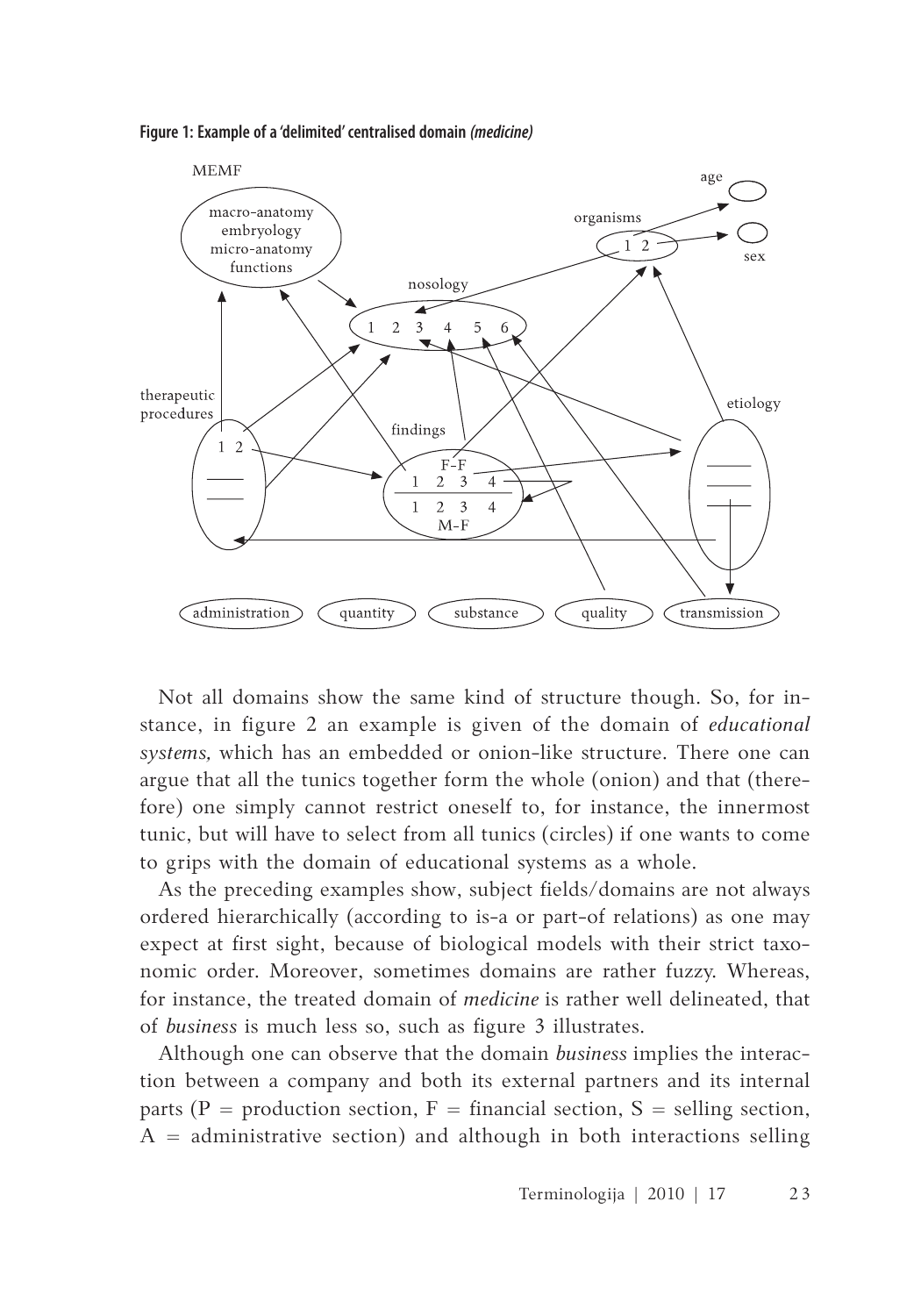#### **Figure 2: Example of an onion-like organised domain** *(educational systems)*



#### **Figure 3: Example of a diffuse centralised domain** *(business)*



(business) and (industrial) partners/parts come first, yet the domain as such remains diffuse, although it is centrally organised.

Whatever the domain, having a good insight into the super- or macrostructure of the field is a necessary condition both to better delineate the subject-field itself and to organise/represent knowledge within that field by means of a TD.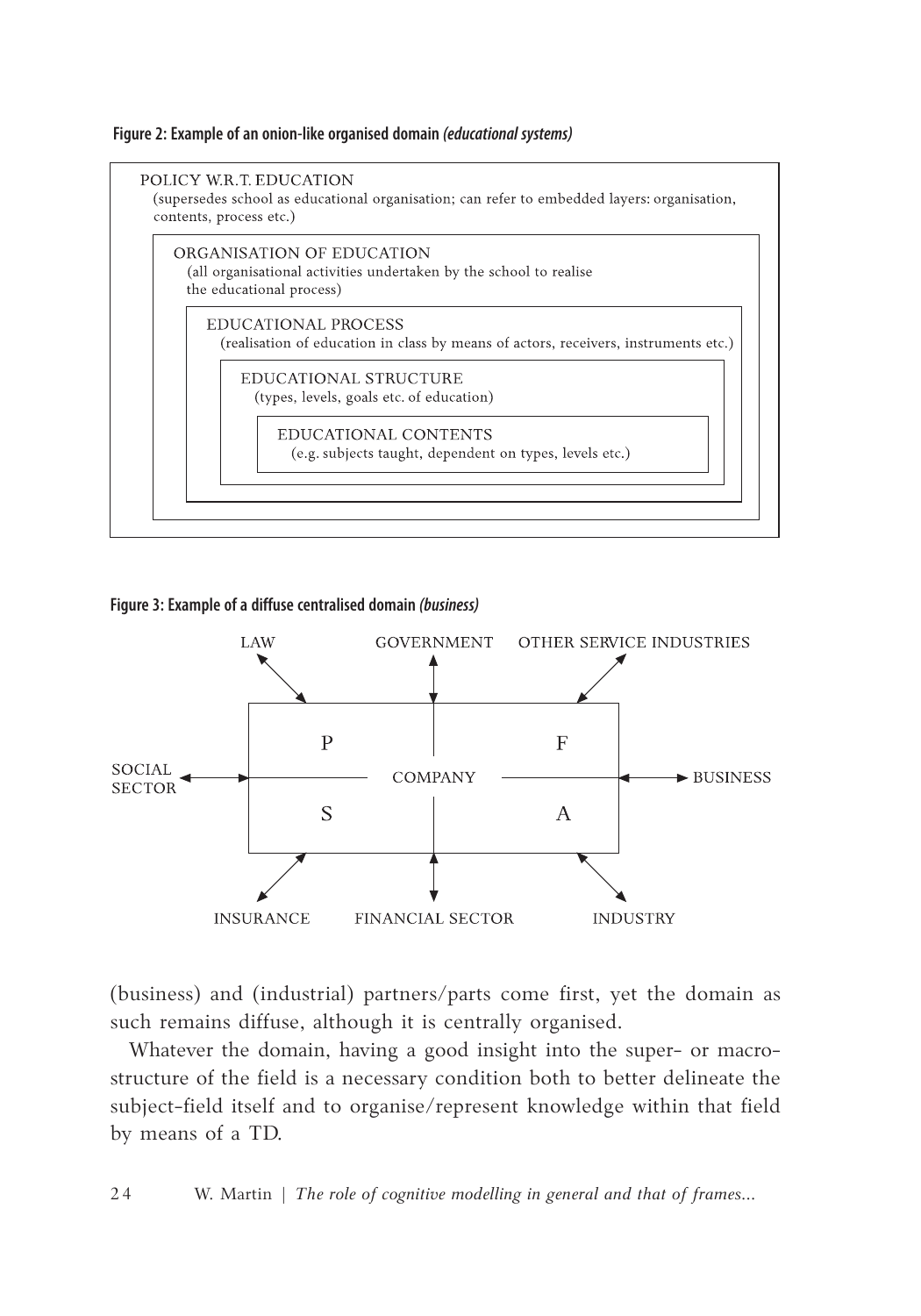## **2.2. Data modelling**

Under data modelling I here understand the modelling of data as in a database, implying

- the definition of the entities in the model and their relationships (e.g. terms, concepts, collocations and the relations/links that exist between them) and
- the definition of the data categories for the different entities (both the attributes and the [domains of their] values).

Indeed, in a data model one does not only have to make clear *what* one wants to represent from a contents point-of-view (see 2.1 above: the general framework or macrostructure of the world/domain to be represented), but also *how* one will do so: by means of which formal objects, entities and relations.

In a project called DOT (acronym for Dutch Databank OverheidsTerminologie: Database Government Terminology; see Maks e.a. 2000 and Maks e.a. 2001) the system needed as entities: concepts, terms, collocations and links in order to represent terms, the use of terms as in collocations, the relationship between terms such as (near) synonymy, (near) equivalence and the like. Figure 4 can give an idea of what is meant.

As one will observe, different graphic firms are used to distinguish between:

- concepts  $(C)$ ,
- terms (T) and
- collocations (COLL).

Furthermore, a clear distinction is made (see horizontal broken line) between terms and concepts, implying that concept entities correspond to semantic units expressed by one or more terms in one or more languages. Term entities represent one term together with its full linguistic description including its usage. Collocation entities do the same for collocations. There are several kinds of links also: both explicit (the full lines in the scheme) and implicit links (the broken lines). An example of an explicit link (one the terminologist has to explicitly fill out) is that between a concept and a term, or that between a concept and a concept (with values such as NEARSYN, HYPER, HYPO, REL(ATED)). Implicit links are links that the system can derive automatically: because of the fact that terms are linked to concepts and that pragmatic values are specified per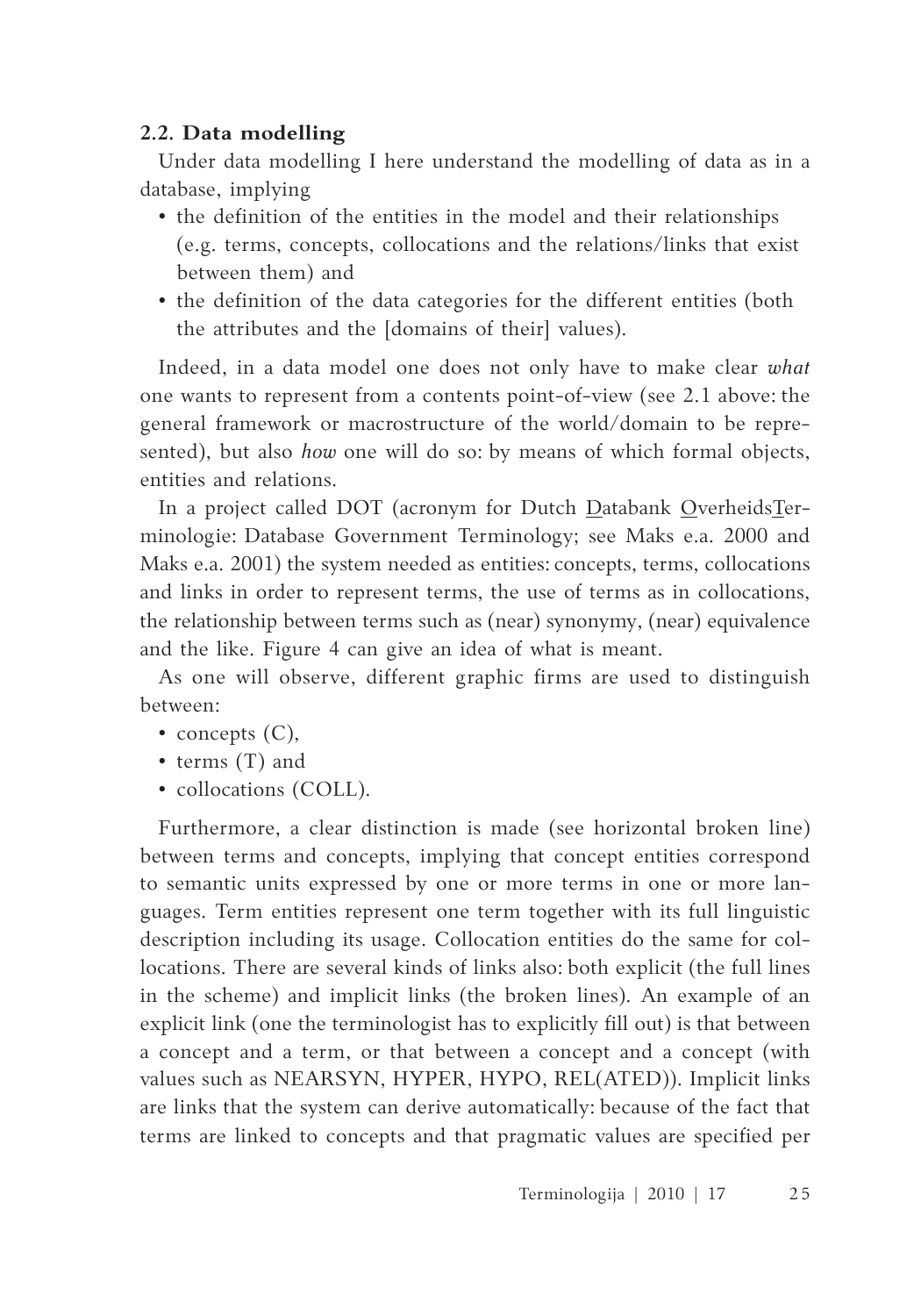**Figure 4: Entities, links and relations in DOT (based on Maks e.a. 2000, see also Maks e.a. 2001 for more information)**



term, the relations between terms (both intra- and interlingual ones) need not be mentioned explicitly, but can be 'calculated', leading to full synonymy, complete translation equivalence, restricted translation equivalence, and near translation equivalence.

The advantage of keeping the conceptual and the linguistic (terminological) level apart is, among others, that the description of a term in one language does not influence the description of its so-called translation equivalent in another language. In other words, one can work now with unilingual entries, meaning that the terms of one language can be described independently from that of another one and yet can be linked with each other via the conceptual level.

In figure 5 the difference between unilingual and multilingual entries in a multilingual database is schematically represented.

2 6 W. Martin | *The role of cognitive modelling in general and that of frames...*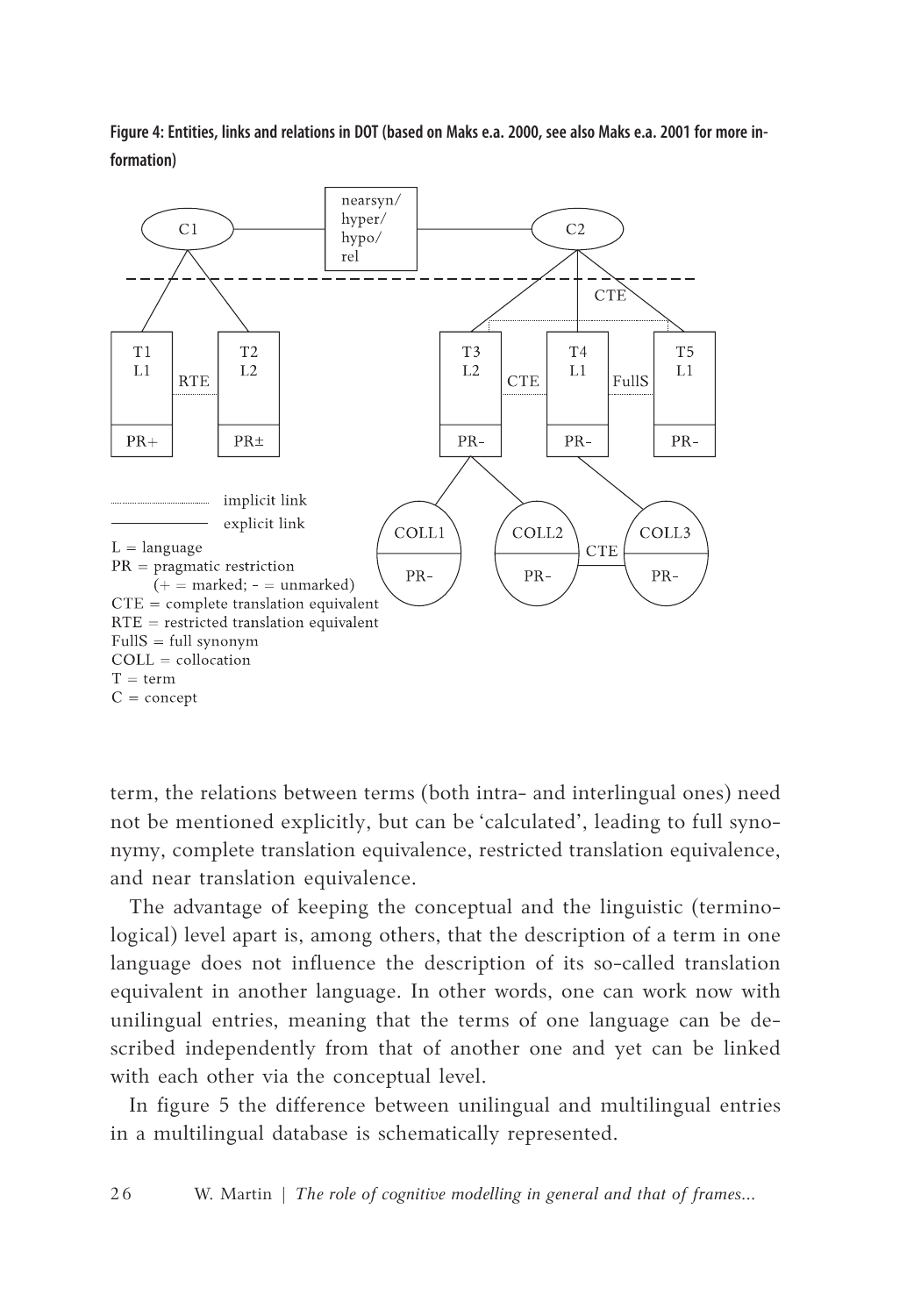**Figure 5: Multilingual versus Unilingual Entries**



Unilingual entries (entries within one language) can be linked with other unilingual entries (entries from one or more languages) without one language biasing the description of the other.

In multilingual entries one entry contains all information for all languages. The problem then is that differences at the conceptual level are blurred if terms from different languages are treated as translation equivalents without being fully equivalent.

The above not only makes clear that one cannot construct a data model without having any notion about the (terms occurring in the) domain one is dealing with, but also that one should not abstract away from the tasks one wants to carry out with the databank (as in the case of DOT: comparing law systems and translating 'governmental' texts).

Data modelling not only comprises the definition of entities, but that of the data/information categories that 'decorate' these entities as well. In the next section I will deal with one of these entities, viz. concepts.

#### **2.3 Concept modelling**

In the preceding section I have already pointed at some of the advantages of a conceptual approach. One of the problems encountered here is how to represent concepts (taken as mental building blocks to organise knowledge with). If one accepts that the (conceptual) meaning of a term is, as a rule, represented by its definition, then one could represent the meaning/definition/concept expressed by the term using a semantic network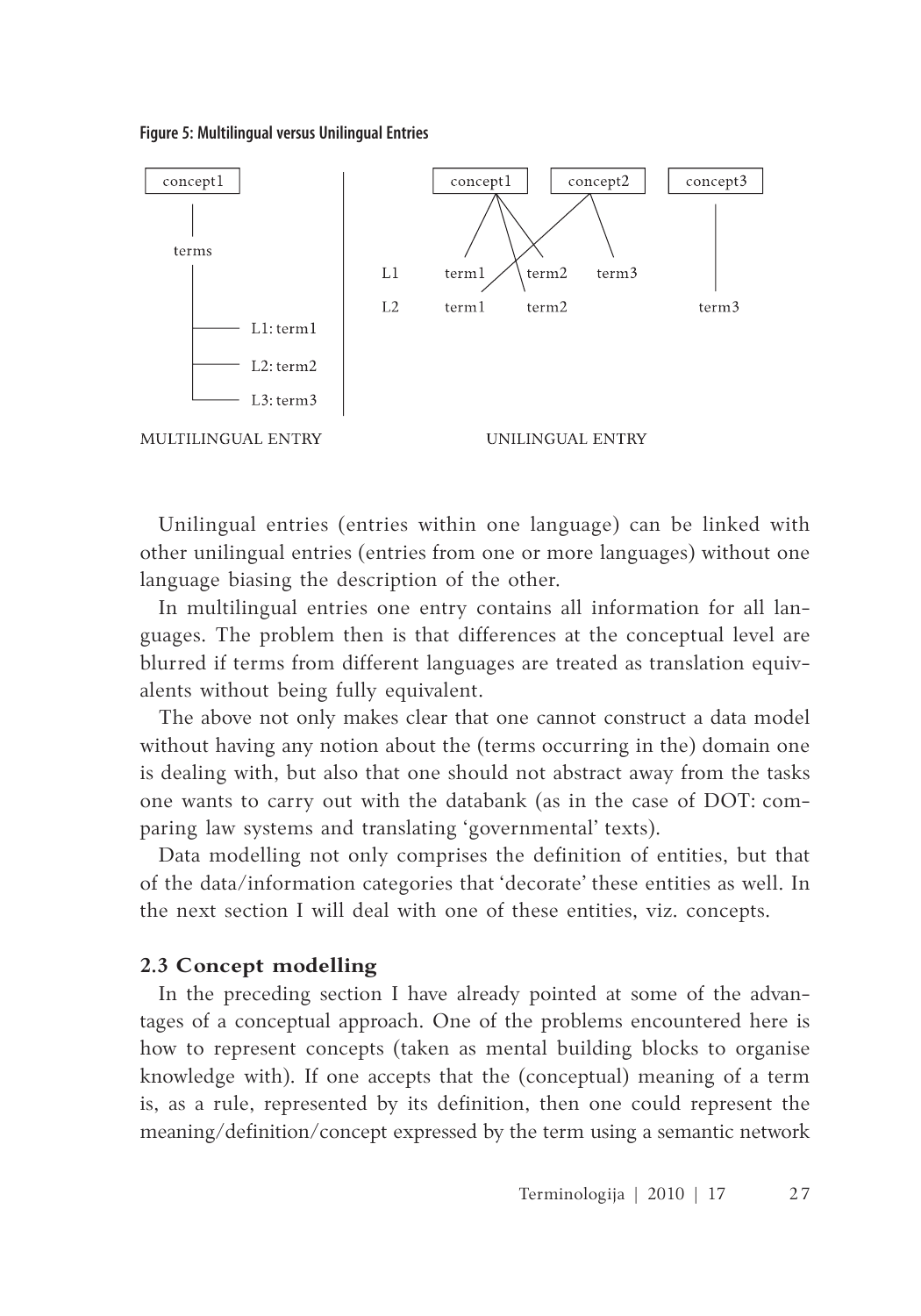as a model (see, for instance, Fraas 1998: 433 ss.). In Martin 1998 semantic networks are represented in the form of frames and, among others, used as definition models. In the next part I will further elaborate upon the role of frames and on that of a frame-based approach to terminology.

#### 3. A FRAME-BASED APPROACH TO CONCEPT MODELLING

Frames are taken here in the AI sense of the word, following the Minskyan tradition (see, for instance, Minsky 1975). In this sense they are structures representing background, implicit, stereotyped knowledge which is necessary in order to understand concepts and meaning. AI frames à la Minsky have a slot-filler format. From this point-of-view a frame is a set of general conceptual categories or relations (slots) followed by specifications (fillers). In order to make clear what is meant, I will turn to a concrete example.

Semantic frames are type-bound, meaning that they are bound to certain concept types. Concept types need to have been established in the domain modelling phase (see section 2.1. above). For instance, in the domain of government terminology a type such as *allowance* will occur.

The frame-like representation for *allowance* looks as follows (see also Martin and Heid 2001: 58):

|             | allowance                                      |
|-------------|------------------------------------------------|
| <b>SLOT</b> | PARAPHRASE OF SLOT                             |
| goal        | what the <i>allowance</i> is meant for         |
| source      | who pays the <i>a</i> .                        |
| beneficiary | who receives the <i>a</i> .                    |
| reason      | why the <i>a</i> . is paid                     |
| size        | what the amount of the <i>a</i> , is           |
| time        | when the <i>a</i> , is paid                    |
| periodicity | how many times the <i>a</i> . is paid          |
| way         | in which form the <i>a</i> . is given          |
| condition   | under which conditions the <i>a</i> . is given |

#### **Table 1: Frame for the type** *allowance*

In the world of *social services* then, the concept *pension* will be regarded as a token of the type *allowance*.

2 8 W. Martin | *The role of cognitive modelling in general and that of frames...*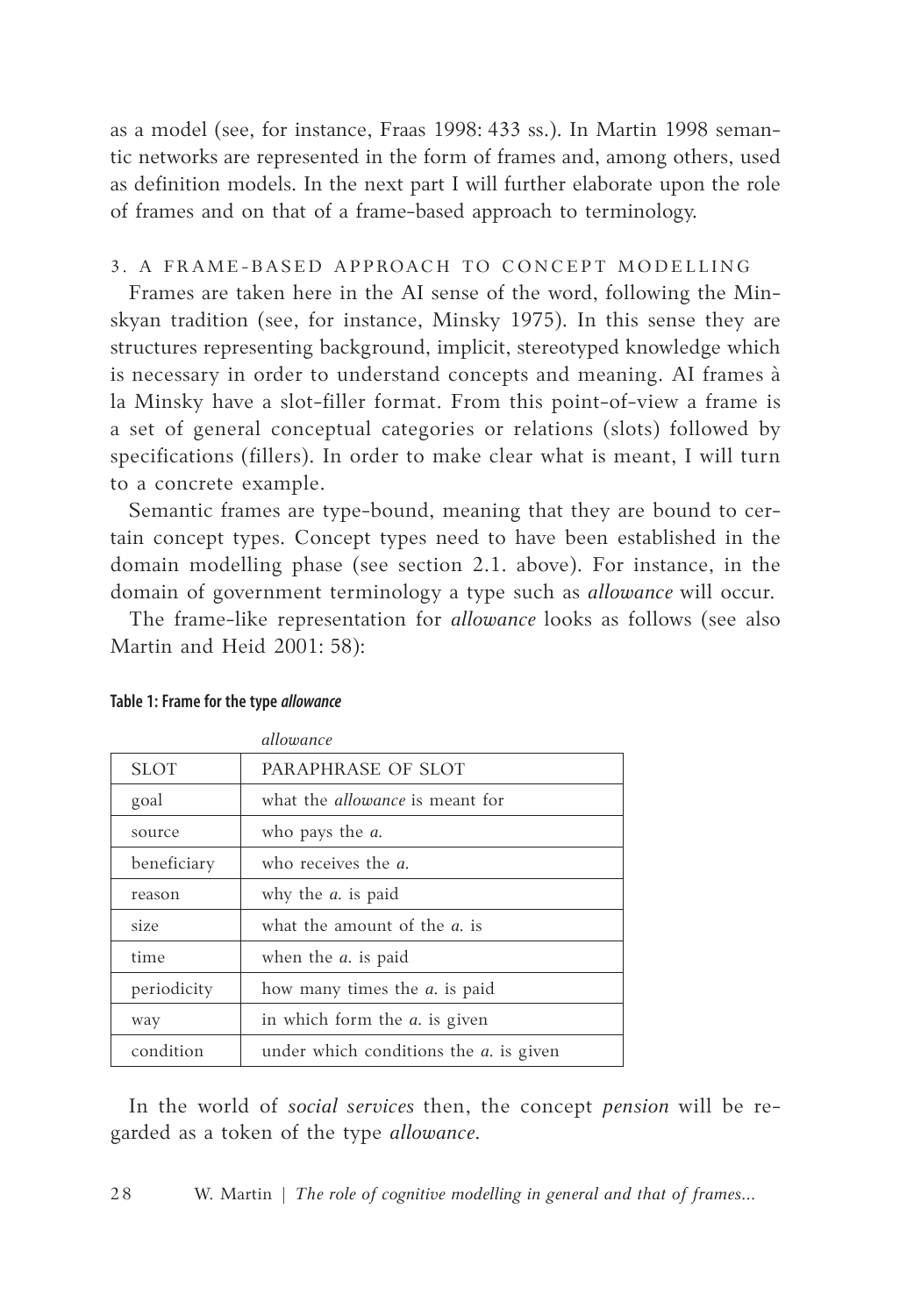The underlying frame for this type will consist of the following slots/ elements:

| • beneficiary   | who gets the allowance?                               |
|-----------------|-------------------------------------------------------|
| • source        | who gives the a.?                                     |
| • goal          | what is the a. given for?                             |
| • reason/ground | on which basis is the a. given?                       |
| • size          | what is the size of the a.?                           |
| • periodicity   | how many times is the a. given?                       |
| • time          | when is the a. given?                                 |
| • way           | in which form (e.g. money or other values) is the     |
|                 | a. given?                                             |
| • condition     | which are the conditions under which the a. is given? |

A definition derived from this frame could read:

A *pension* is an amount of money, fixed by law or (insurance) agreement, paid to someone (a *pensionable* or his *widow* or *orphans)* by someone else (a *[former] employer,* an *executive organisation),* periodically (e.g. *every month)* to provide for the cost of living, after one has retired either because of having reached the fixed age of retirement or because of invalidity, if a contribution has been paid for during the term of office.

Of course both the concrete form and contents of the definition itself strongly depend on the user they are meant for. However, if one takes for granted that the conceptual meaning of a term is, as a rule, represented by its definition, then cognitive models such as frames can certainly be of great help in systematising definitions. In the next section I will try to make clear that cognitive modelling in general and a framebased approach in particular, go beyond that, and have an impact not only on the realm of definitions and concepts, but in that of terminological theory and practice in general as well.

# 4. DISCUSSION: IMPACT OF COGNITIVE MODELLING ON THEORY AND PRACTICE OF TERMINOLOGY

The basic claim put forward in this paper has been the following: If terminology has to do with the

- acquisition,
- representation and
- application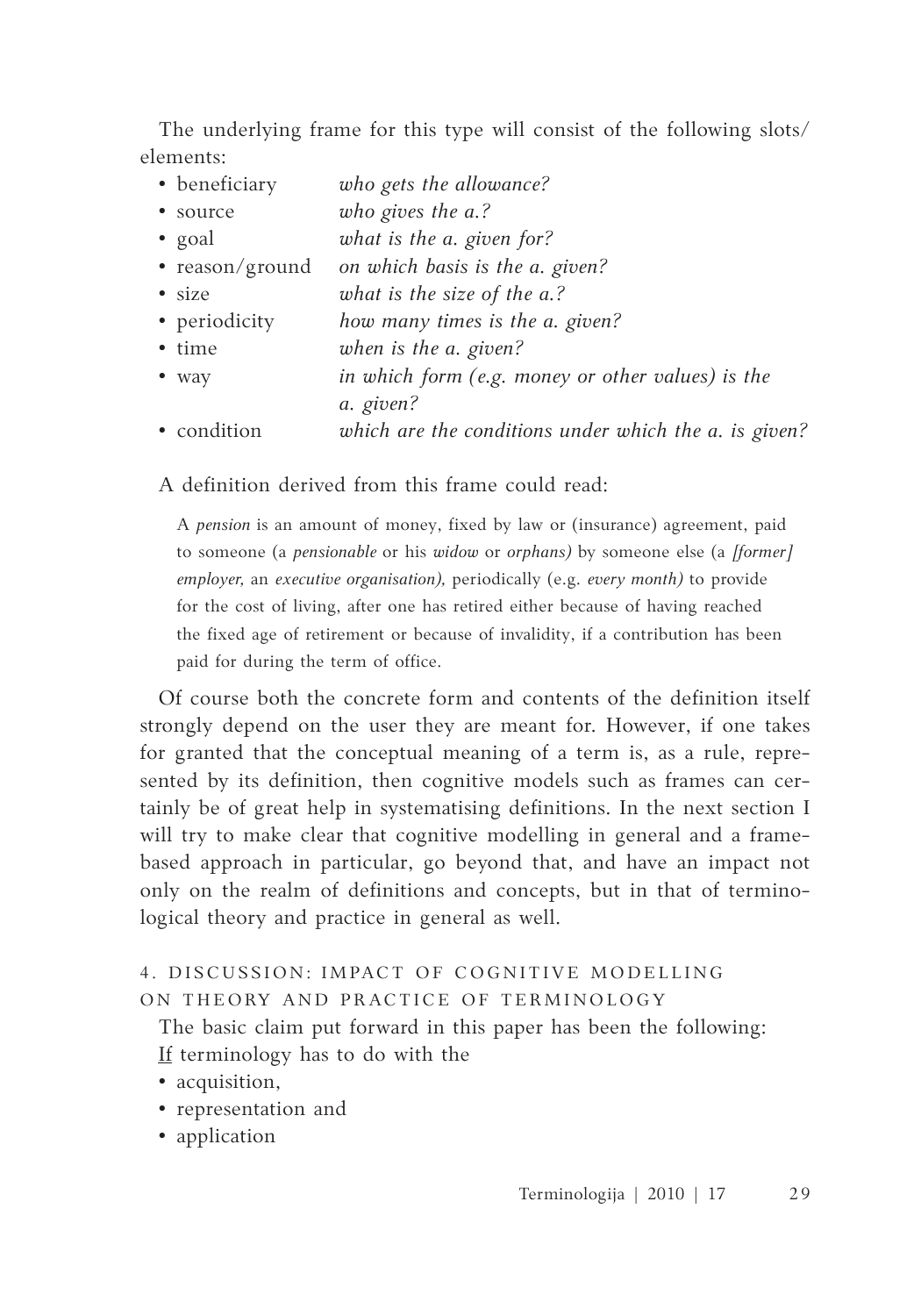of knowledge in a specific knowledge domain, preferably, but not solely, by experts in this domain, then

in order to come to good/better results in theory (design) and practice (production and use of TD's), more attention should be devoted to *cognitive modelling,* implying

- domain modelling,
- data modelling and
- concept modelling.

In other words, cognitive modelling in general and a frame-based approach in particular is claimed to have a positive impact on the three important aspects of terminology work. Figure 6 underneath schematises these three aspects, viz. acquisition, representation and application.

#### **Figure 6: The three facets of terminology work**



Elsewhere (Martin 1998) I have tried to make clear that a cognitive and, more in particular, a frame-based approach shows certain advantages over other approaches with regard to the three aspects mentioned. So, for instance, will a frame-based approach not only lead to a better access to knowledge, but also to a production/prediction of knowledge: on the basis of definitions, combinations can (in abstractor) be predicted. In the case of *pension,* for instance, one can, on the basis of the frame, expect combinations with *get* (beneficiary), *give/pay* (source), *high/low* (size) etc. This also could give rise to socio-linguistic investigations: depending on the context/communicative situations/social roles different fillers/values could be used for the same slots/attributes.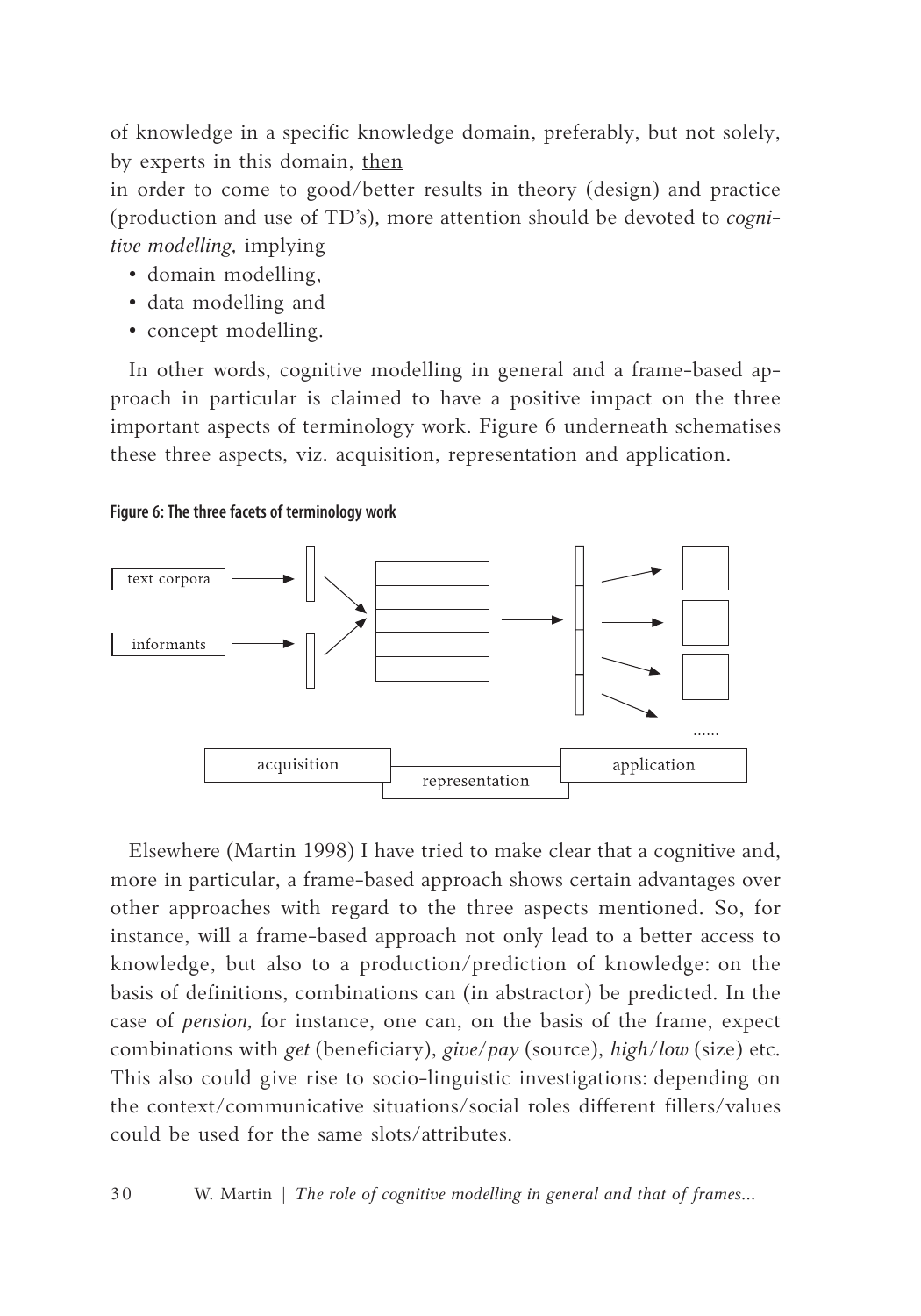In order to make the impact of cognitive modelling more tangible I will now have a look at the answers which our approach gives to questions/ issues such as those raised in the talk given by R. Kocourek at the Workshop on Terminology during the  $17<sup>th</sup>$  International Congress of Linguists (Prague, July 2003, R. Kocourek 'Theory of Terminology and Specialized Language: Criteria and Choice'). I have selected a dozen of questions which can be regarded to be 'hot' issues in terminology theory and practice and I have provided for short answers to them, tackling the question from a cognitive modelling point-of-view. What follows can then be read as a short question/answering dialogue.

• Question: Should we also study non-terms occurring in specialised texts?

Answer: A terminologist should study what is relevant from a cognitive point-of-view, that what is interesting for the knowledge domain he is describing; in this respect also non-terms should be object of study.

- Q: Should we try to examine terminology in one language, in two languages, in groups of more than two languages, or in all languages? A: As we have made clear in section 2.2., unilingual entries are to be preferred to multilingual entries. That does not mean that terminology should not be multilingual, it only implies that terminologies should not be linked so that they become biased to one language. In other words, a terminology from one language should not be biased but linkable to that of other languages.
- Q: Should terminology include proper names [...] in texts? A: Proper names can be important data in knowledge fields. They should not be excluded therefore. Also see the renewed interest in the NLP-field for named entities and NER (named entity recognition).
- Q: If denotative meaning (things) and pragmatic aspects of terminology (users) are to be considered, what methods should be used? A: It is indeed the case that terminology is governed both by conceptual and by pragmatic considerations. In this respect it is of primary importance that a TD not only takes into account domain/ data or concept modelling. It is of equal importance to provide for so-called user profiles which delineate search routes and information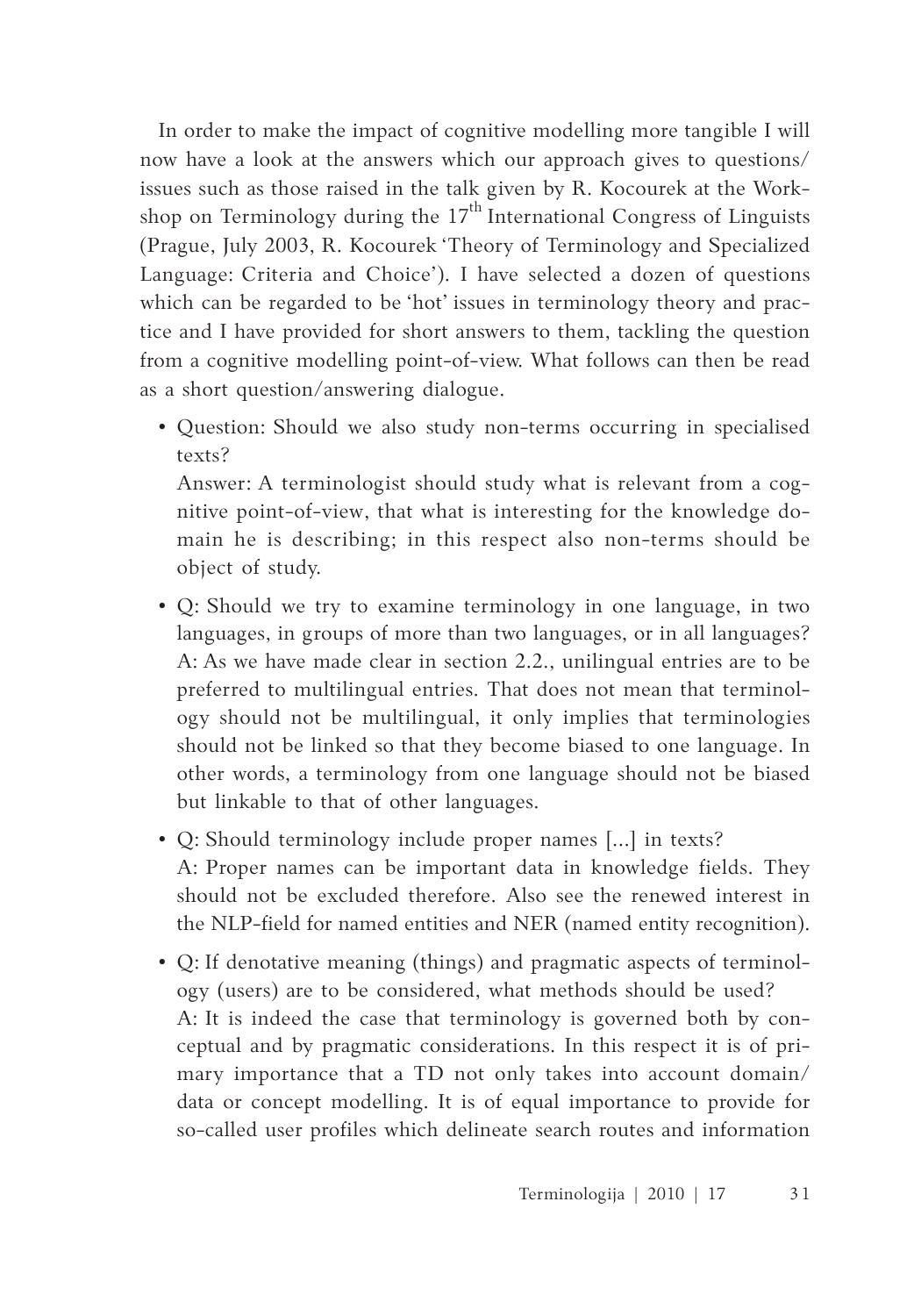packages adapted to specific user groups. On figure 6 in this section the right hand rectangles standing between the database and the appliances suggest such user profiles.

- Q: Even though we cannot think of constructing a pseudo-symbolic formal language, should we introduce a system of acronyms, [...] signs and symbols or similar devices? How could we construct such a system? A: Frames are typically a representation language which is half way formalisation. With some effort, the slots or relations for a (sub)world can be fixed and standardised. As to the fillers, if one could restrict them (both formally and semantically), formalisation would come closer by. A first step could be to restrict fillers to terms. If this were the case, a real *termnet* could become established.
- Q: How do we obtain the primary data for description and analysis of terms: from corpora of specialised texts, from conceptual systems of the subject disciplines, or from both?

A: There should be an interaction between the two such as figure 6 in this section suggests. The acquisition side (corpora, informants) influences the representation system and vice versa. In other words, terms in texts (partially) define the design of the representation model (acquisition  $\rightarrow$  representation), whereas the representation model steers the selection of terms and the information about them (representation  $\rightarrow$  acquisition).

- Q: How do we distinguish from non-terms in specialised texts? A: As a term functions on three levels – the conceptual, the linguistic and the sociolinguistic – it should obey the criteria set for each of them. In other words, terms should express concepts which function/are established within a certain (sub)world and are accepted by the linguistic system and the sociolinguistic community.
- Q: How do we distinguish multiword terms from combinations of terms and complex noun phrases?

A: See the preceding question/answer. Actually, cognitive modelling shows what is conceptually possible/computable/combinable within the (sub)world under description; linguistic and sociolinguistic factors define whether what is possible conceptually, is also used and accepted.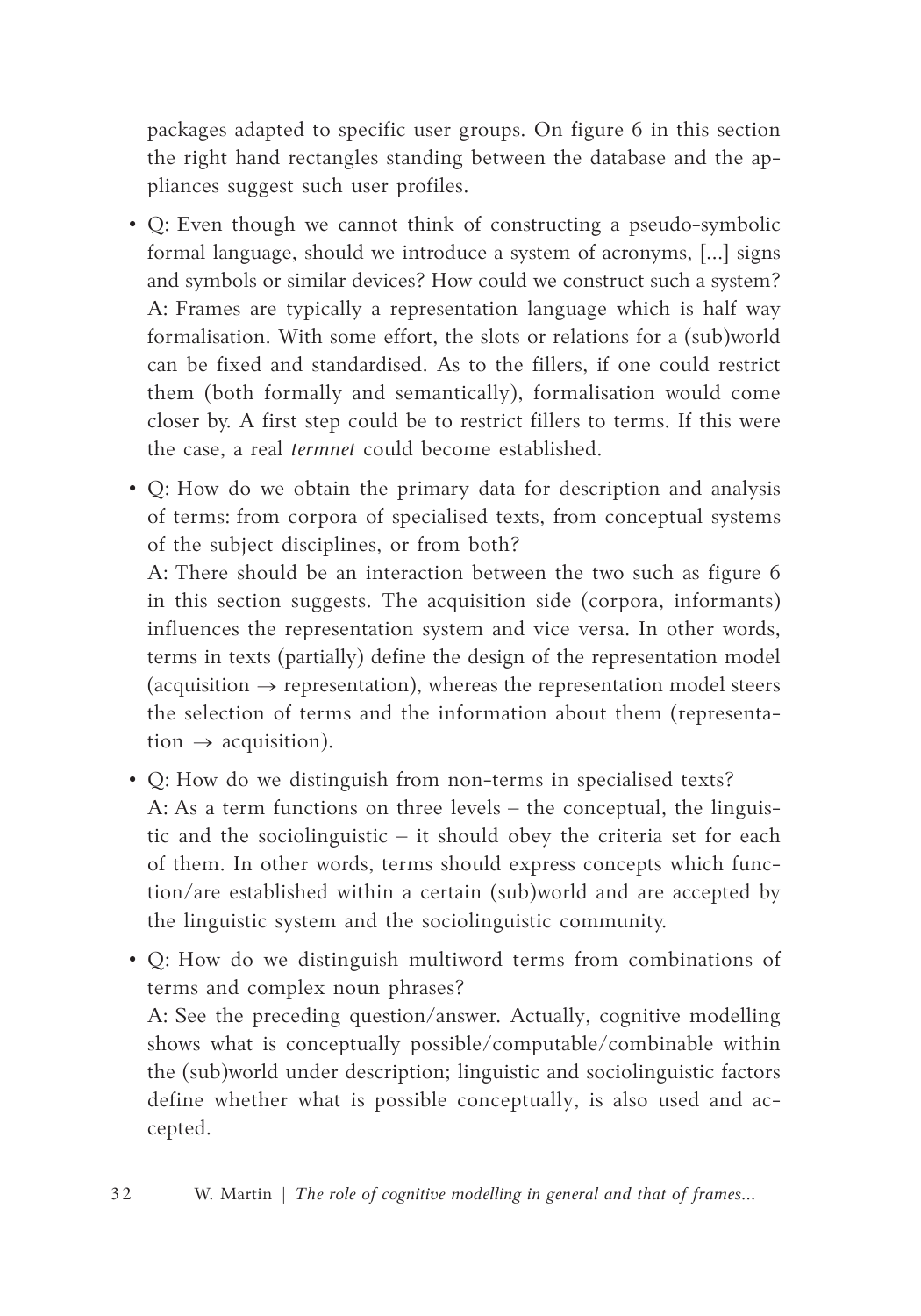- Q: How do we study terminological collocations and phraseology? A: In a frame-based approach the slots do not only function in defining the concept, but, as they are relations, they also show which kind of combinations (with other concepts) could occur. See for instance the *pension* case which can (in Dutch) get such fillers as:
	- hoog; laag, klein: connected to the slot *size,*
	- betalen, uitkeren, toekennen, uitbetalen: connected to the slot *source,*
	- ontvangen, genieten, krijgen: connected to the slot *beneficiary.*

In other words, from semantic frames and frame-based definitions abstract collocational patterns can be derived and open up interesting perspectives to study combinations (see Martin 2003 in this respect).

• Q: What methods will be employed for the semantic analysis of terms (definition, synonymy, ambiguity, hyperonymy, hyponymy, antonymy, metonymy and other relations, etc.)?

A: In a frame-based approach it is by far the 'other relations' that play a prominent role. The predominantly structuralistic relations (synonyms etc.) are considered neither to be sufficient nor to be expressive enough.

- Q: Will the approach be semasiological or onomosiological? A: A frame-based approach to definition starts from concept types and is in this sense onomasiological.
- Q: What linguistic research methods do we use: structuralist, generativist, poststructuralist or other methods? A: See the question with regard to the semantic analysis of terms. I consider in particular the structuralist approach as too restrictive and have it therefore superseded by a cognitive one.

# 5. CONCLUDING REMARK

In this article I have tried to make clear that cognitive modelling is a conditio sine qua non for terminology in this sense that it creates the necessary general framework without which it is not possible neither to work consistently nor to distinguish between what is relevant and not.